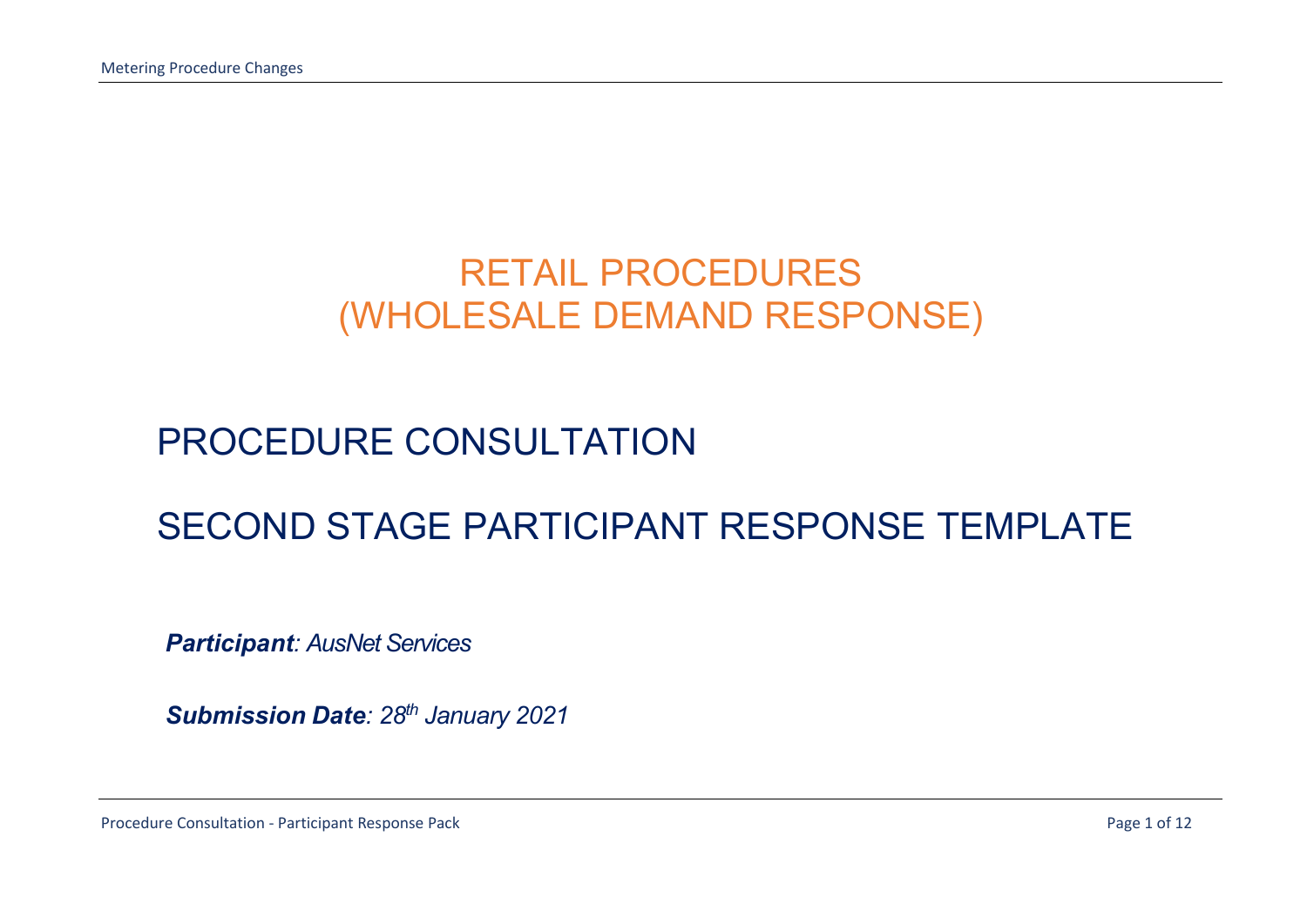## 1. Context

This template is to assist stakeholders in giving feedback about the changes detailed in the draft procedures associated with the Retail Procedures (Wholesale Demand Response) consultation.

The changes being proposed are because of NER rule changes which have occurred requiring changes to AEMO's Retail Electricity Market Procedures.

#### 1. MSATS Procedures: CATS

| Section | <b>Description</b>                                                                                                                              | <b>Participant Comments</b>                                                                                                                                                                                                                                                                                                                                                                                                                                                                                                                                                                                                                                                                                                                                            |
|---------|-------------------------------------------------------------------------------------------------------------------------------------------------|------------------------------------------------------------------------------------------------------------------------------------------------------------------------------------------------------------------------------------------------------------------------------------------------------------------------------------------------------------------------------------------------------------------------------------------------------------------------------------------------------------------------------------------------------------------------------------------------------------------------------------------------------------------------------------------------------------------------------------------------------------------------|
| 2.9     | Inclusion of new participant type DRSP.                                                                                                         | Further clarification should be included within this statement to avoid<br>confusion as the use of the SMALL NMI Classification does not correctly<br>describe the DRSP eligibility only extends to small (with $40 - 100$ MWh<br>threshold) business customers with a metering installation type of 1, 2, 3, or 4<br>as specified in the following rules;<br>5(2)(a) of the National Energy Retail Rules<br>2.3.6(m)(2)(i) of the National Electricity Rules<br>Part 1, Division 1, Section 5 of the National Energy Retail Law (South<br>Australia) Act 2011 - 20.0.2018<br>Part 2, Section 7 and 8 of the National Energy Retail Regulations under<br>the National Energy Retail Law and section 12 of the National Energy<br>Retail Law (South Australia) Act 2011 |
| 2.10(h) | AEMO to Populate MSATS with the DRSP<br>for the appropriate NMIs where the loads<br>have been classified as wholesale demand<br>response units. | AusNet Services supports the amended AEMO obligation in regard to the DRSP<br>being populated in MSATS within 2 business days of the load being classified.                                                                                                                                                                                                                                                                                                                                                                                                                                                                                                                                                                                                            |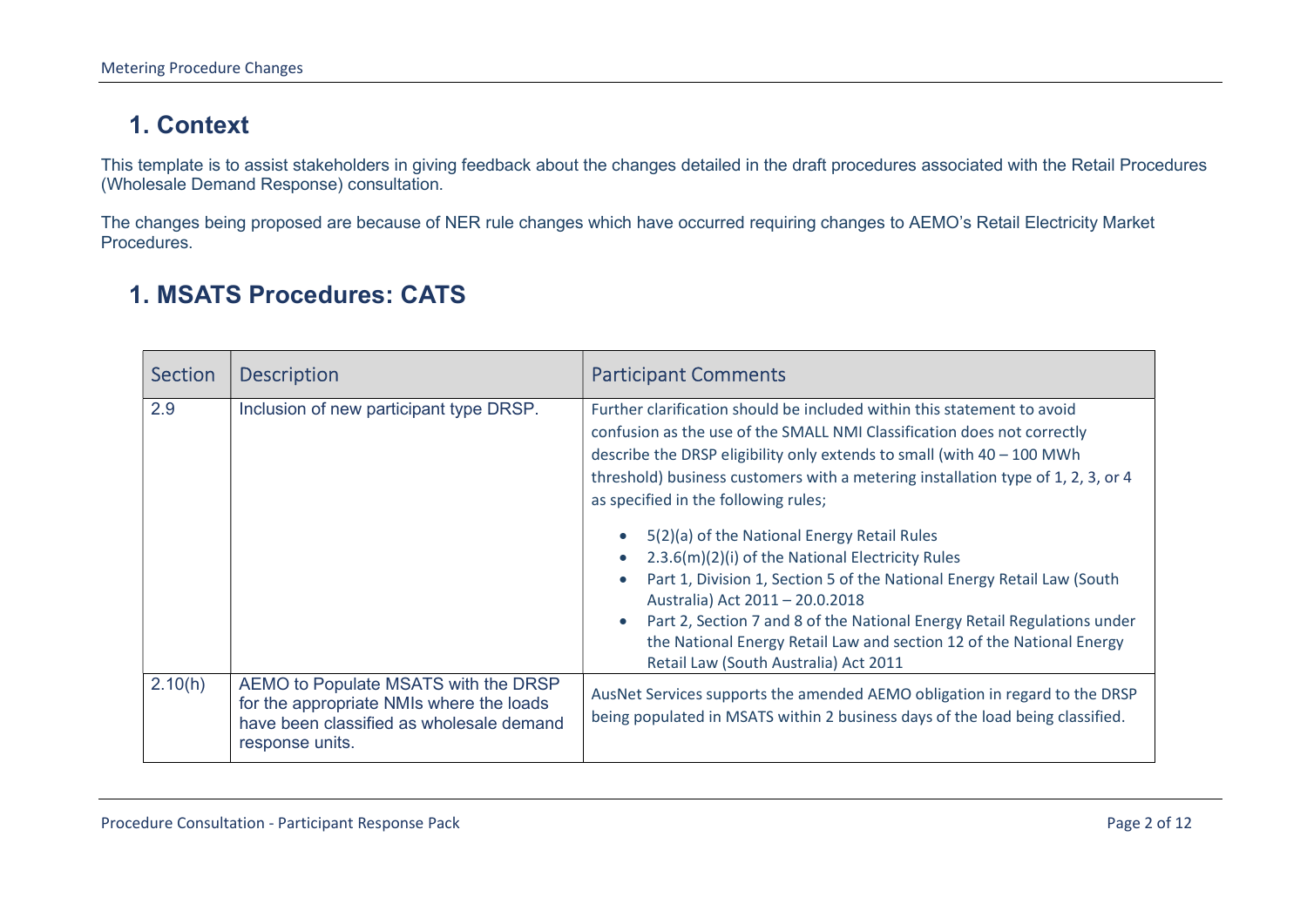| Section | <b>Description</b>                                   | <b>Participant Comments</b>              |
|---------|------------------------------------------------------|------------------------------------------|
| 6.1.8   | Inclusion of DRSP role in notification of<br>change. | AusNet Services supports this amendment. |
| 6.2.8   | Inclusion of DRSP role in notification of<br>change. | AusNet Services supports this amendment. |
| 10.1.7  | Inclusion of DRSP role in notification of<br>change. | AusNet Services supports this amendment. |
| 10.2.7  | Inclusion of DRSP role in notification of<br>change. | AusNet Services supports this amendment. |
| 10.3.7  | Inclusion of DRSP role in notification of<br>change. | AusNet Services supports this amendment. |
| 10.4.8  | Inclusion of DRSP role in notification of<br>change. | AusNet Services supports this amendment. |
| 10.5.8  | Inclusion of DRSP role in notification of<br>change. | AusNet Services supports this amendment. |
| 10.6.7  | Inclusion of DRSP role in notification of<br>change. | AusNet Services supports this amendment. |
| 11.1.7  | Inclusion of DRSP role in notification of<br>change. | AusNet Services supports this amendment. |
| 11.2.7  | Inclusion of DRSP role in notification of<br>change. | AusNet Services supports this amendment. |
| 11.3.7  | Inclusion of DRSP role in notification of<br>change. | AusNet Services supports this amendment. |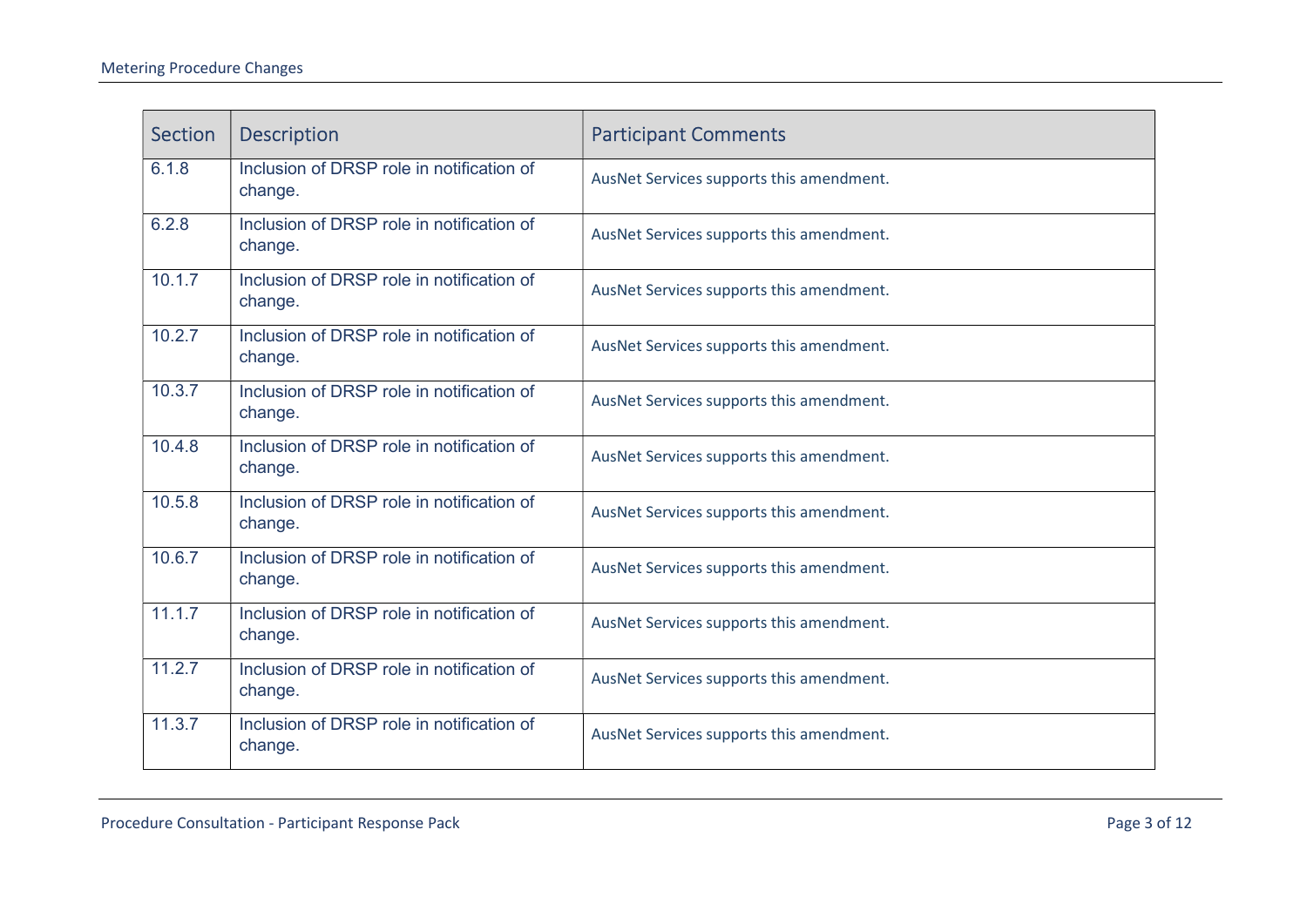| Section | <b>Description</b>                                   | <b>Participant Comments</b>              |
|---------|------------------------------------------------------|------------------------------------------|
| 12.3.7  | Inclusion of DRSP role in notification of<br>change. | AusNet Services supports this amendment. |
| 12.4.7  | Inclusion of DRSP role in notification of<br>change. | AusNet Services supports this amendment. |
| 12.5.7  | Inclusion of DRSP role in notification of<br>change. | AusNet Services supports this amendment. |
| 12.6.7  | Inclusion of DRSP role in notification of<br>change. | AusNet Services supports this amendment. |
| 13.1.7  | Inclusion of DRSP role in notification of<br>change. | AusNet Services supports this amendment. |
| 13.2.8  | Inclusion of DRSP role in notification of<br>change. | AusNet Services supports this amendment. |
| 13.3.7  | Inclusion of DRSP role in notification of<br>change. | AusNet Services supports this amendment. |
| 13.4.7  | Inclusion of DRSP role in notification of<br>change. | AusNet Services supports this amendment. |
| 13.5.7  | Inclusion of DRSP role in notification of<br>change. | AusNet Services supports this amendment. |
| 13.6.7  | Inclusion of DRSP role in notification of<br>change. | AusNet Services supports this amendment. |
| 13.7.8  | Inclusion of DRSP role in notification of<br>change. | AusNet Services supports this amendment. |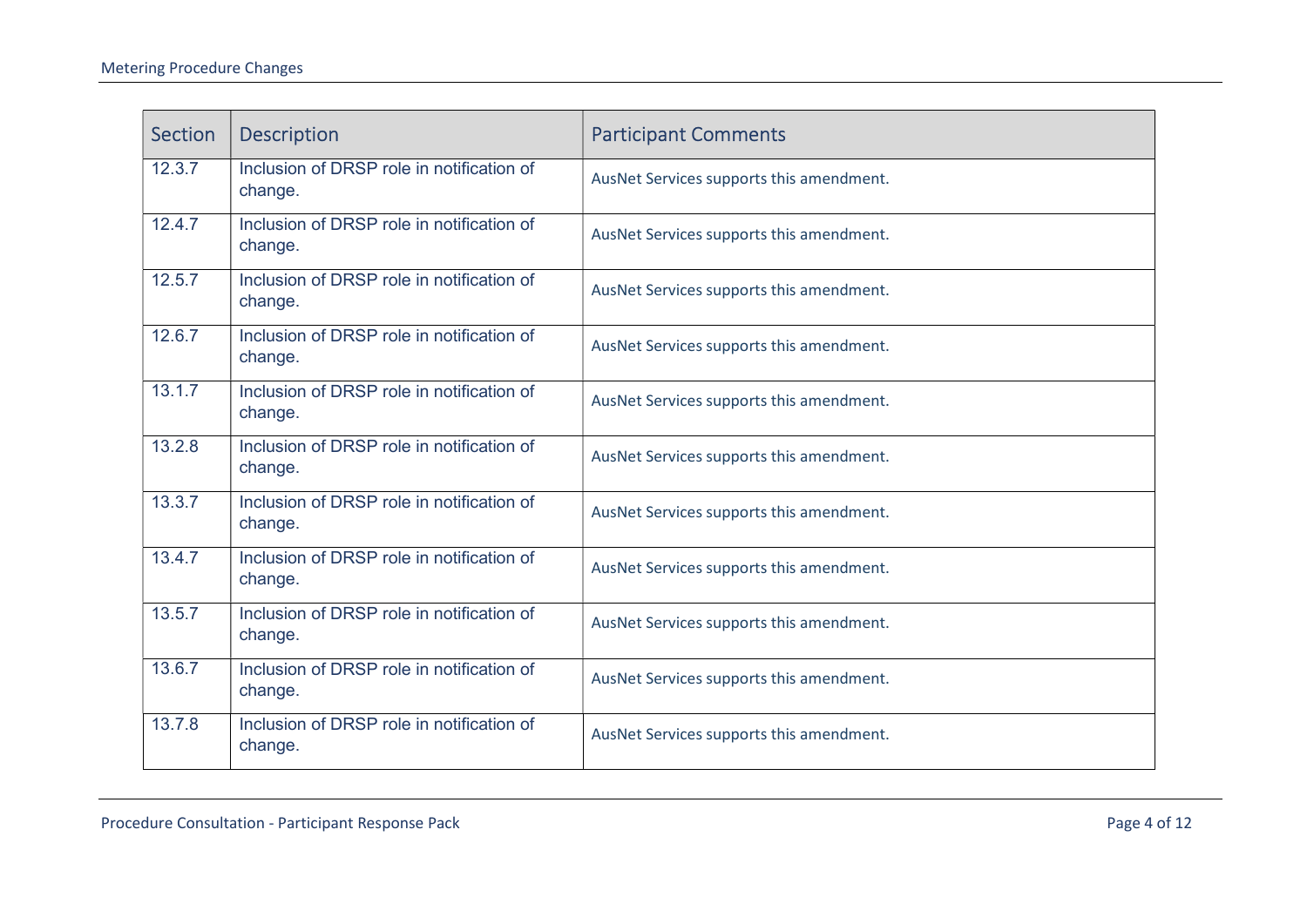| Section                | <b>Description</b>                                              | <b>Participant Comments</b>                                                                                                                                                                           |
|------------------------|-----------------------------------------------------------------|-------------------------------------------------------------------------------------------------------------------------------------------------------------------------------------------------------|
| 13.8.9                 | Inclusion of DRSP role in notification of<br>change.            | AusNet Services supports this amendment.                                                                                                                                                              |
| 14.1.5                 | Inclusion of DRSP role in notification of<br>change.            | AusNet Services supports this amendment.                                                                                                                                                              |
| 14.2.5                 | Inclusion of DRSP role in notification of<br>change.            | AusNet Services supports this amendment.                                                                                                                                                              |
| 15.1.4(d)              | AEMO to populate fields.                                        | AusNet Services supports this amendment.                                                                                                                                                              |
| 15.1.7                 | Inclusion of DRSP role in notification of<br>change.            | AusNet Services supports this amendment.                                                                                                                                                              |
| <b>Table</b><br>$16-C$ | Inclusion of DRSP role in NMI discovery<br><b>Access Rules.</b> | AusNet Services supports the inclusion of the DRSP role in the NMI Discovery<br>Access Rules, but would prefer the list remains to be displayed alphabetically -<br>moving the DRSP to the first row. |

### 2. MSATS Procedures: WIGS

| Section | Description                                                               | <b>Participant Comments</b> |
|---------|---------------------------------------------------------------------------|-----------------------------|
| Version | Updated to align version numbering with<br><b>MSATS: CATS procedures.</b> | Agreed.                     |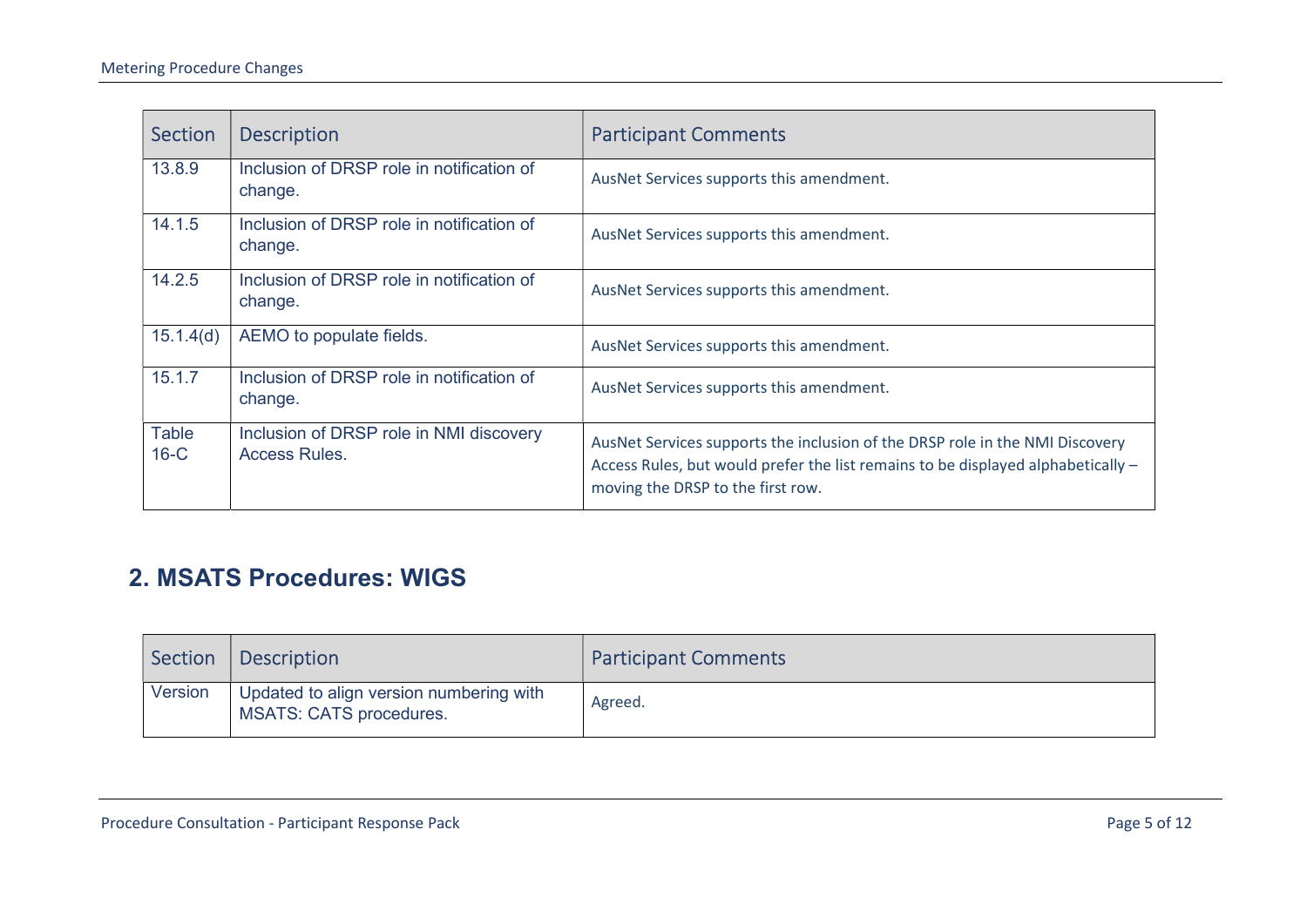| Section | <b>Description</b>                                   | <b>Participant Comments</b>              |
|---------|------------------------------------------------------|------------------------------------------|
| 2.1.8   | Inclusion of DRSP role in notification of<br>change. | AusNet Services supports this amendment. |
| 2.2.8   | Inclusion of DRSP role in notification of<br>change. | AusNet Services supports this amendment. |
| 5.2.7   | Inclusion of DRSP role in notification of<br>change. | AusNet Services supports this amendment. |
| 5.3.7   | Inclusion of DRSP role in notification of<br>change. | AusNet Services supports this amendment. |
| 5.4.7   | Inclusion of DRSP role in notification of<br>change  | AusNet Services supports this amendment. |
| 5.5.7   | Inclusion of DRSP role in notification of<br>change. | AusNet Services supports this amendment. |
| 6.1.7   | Inclusion of DRSP role in notification of<br>change. | AusNet Services supports this amendment. |
| 6.2.7   | Inclusion of DRSP role in notification of<br>change. | AusNet Services supports this amendment. |
| 6.3.7   | Inclusion of DRSP role in notification of<br>change. | AusNet Services supports this amendment. |
| 7.2.6   | Inclusion of DRSP role in notification of<br>change. | AusNet Services supports this amendment. |
| 7.3.7   | Inclusion of DRSP role in notification of<br>change. | AusNet Services supports this amendment. |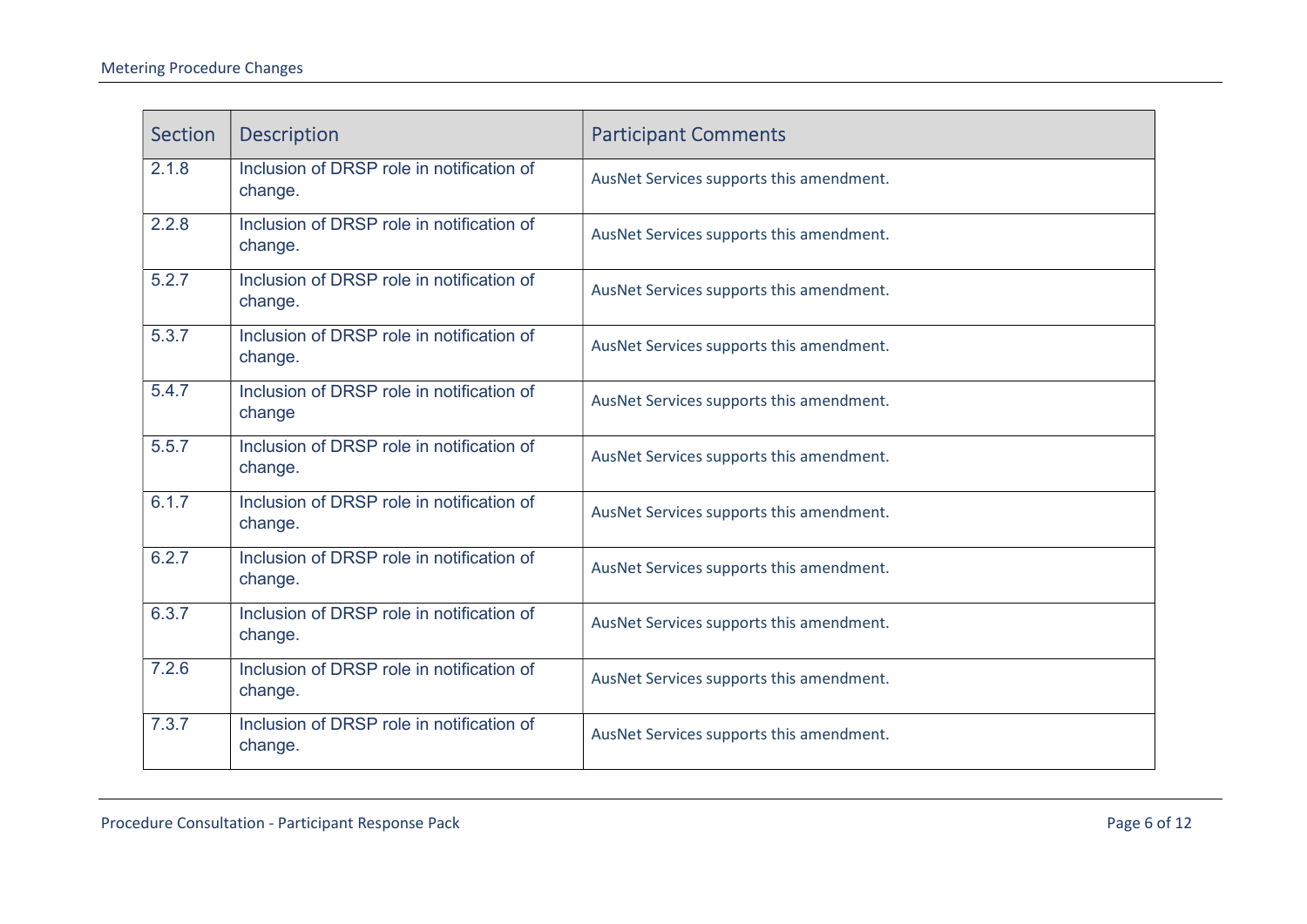| Section | <b>Description</b>                                   | <b>Participant Comments</b>              |
|---------|------------------------------------------------------|------------------------------------------|
| 7.4.7   | Inclusion of DRSP role in notification of<br>change. | AusNet Services supports this amendment. |
| 8.1.7   | Inclusion of DRSP role in notification of<br>change. | AusNet Services supports this amendment. |
| 8.2.9   | Inclusion of DRSP role in notification of<br>change. | AusNet Services supports this amendment. |
| 8.3.7   | Inclusion of DRSP role in notification of<br>change. | AusNet Services supports this amendment. |
| 8.4.7   | Inclusion of DRSP role in notification of<br>change. | AusNet Services supports this amendment. |
| 8.5.7   | Inclusion of DRSP role in notification of<br>change. | AusNet Services supports this amendment. |
| 8.6.7   | Inclusion of DRSP role in notification of<br>change. | AusNet Services supports this amendment. |
| 8.7.8   | Inclusion of DRSP role in notification of<br>change. | AusNet Services supports this amendment. |
| 9.1.4   | AEMO to populate fields.                             | AusNet Services supports this amendment. |
| 9.1.7   | Inclusion of DRSP role in notification of<br>change. | AusNet Services supports this amendment. |
| 10.1.5  | Inclusion of DRSP role in notification of<br>change. | AusNet Services supports this amendment. |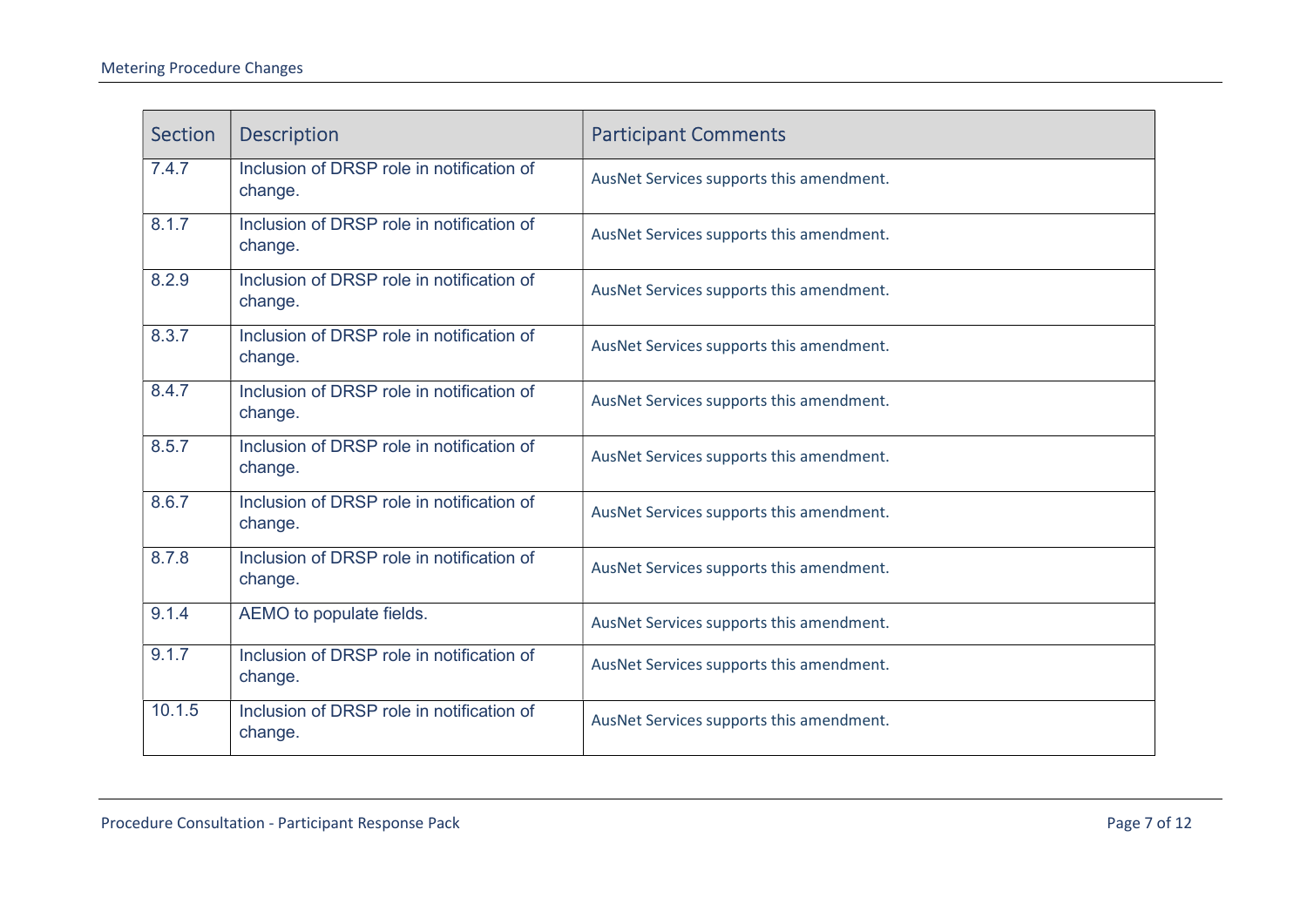| Section | Description                                          | <b>Participant Comments</b>              |
|---------|------------------------------------------------------|------------------------------------------|
| 10.2.5  | Inclusion of DRSP role in notification of<br>change. | AusNet Services supports this amendment. |

## 3. Metrology Procedure: Part B

| Section | <b>Description</b>                       | <b>Participant Comments</b>                                                                                                                                                                                 |
|---------|------------------------------------------|-------------------------------------------------------------------------------------------------------------------------------------------------------------------------------------------------------------|
| 2.2(i)  | Inclusion of DRSP role.                  | AusNet Services supports the removal of the DRSP role from being<br>required to provide approval to the MDP on substitution types.                                                                          |
| 2.2(n)  | Insertion of the words "as required or". | AusNet Services supports the insertion of the words "as required or" in the<br>prescribed sentence.<br>In response to End User transfers as required or following a Retailer of Last<br>Resort (RoLR) Event |
| 3.2(g)  | Inclusion of DRSP role.                  | AusNet Services supports the removal of the DRSP role from being                                                                                                                                            |
|         |                                          | required to provide approval to the MDP on substitution types.                                                                                                                                              |
| 3.2(h)  | Inclusion of DRSP role.                  | AusNet Services supports the removal of the DRSP role from being<br>required to provide approval to the MDP on substitution types.                                                                          |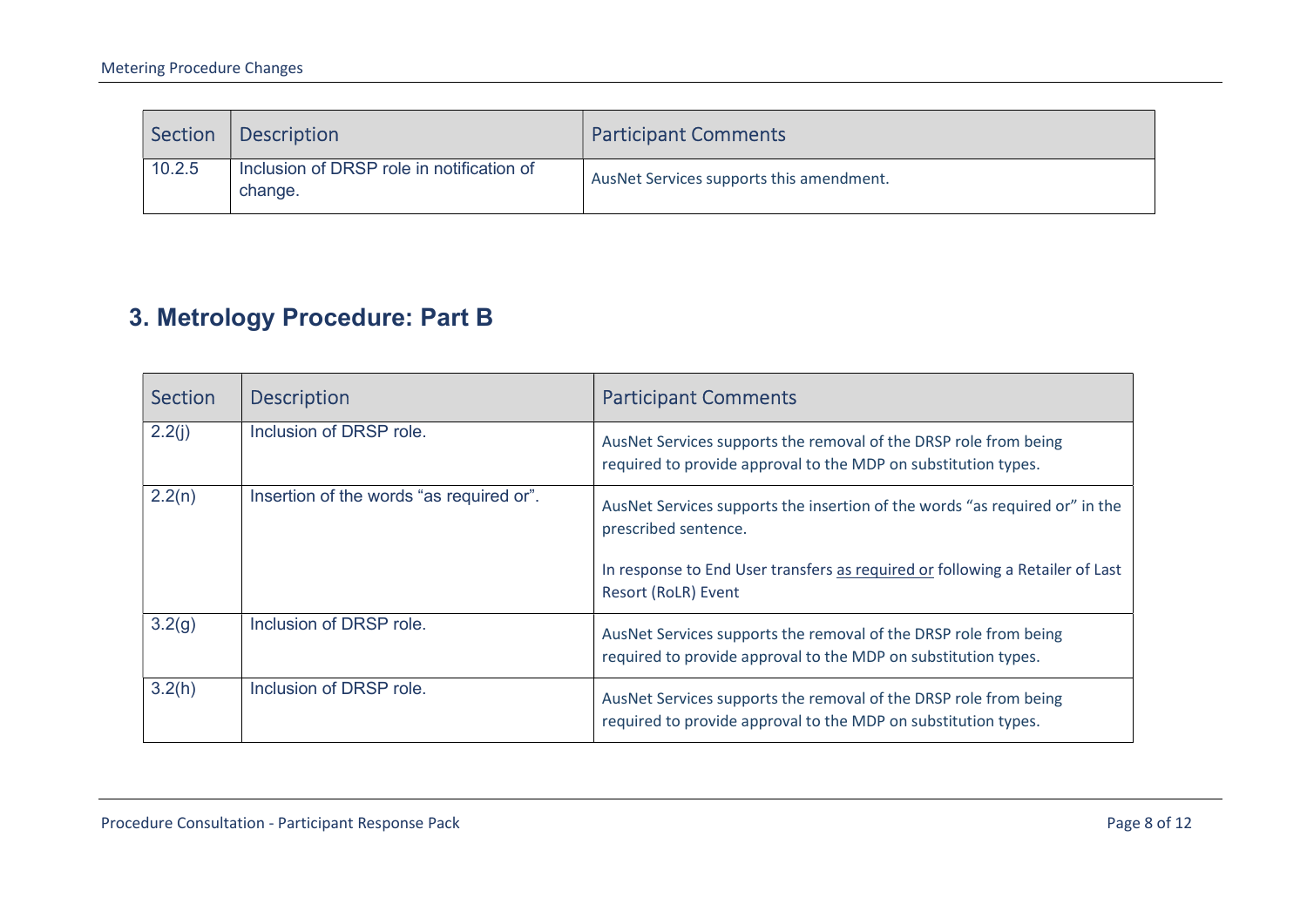| <b>Section</b> | <b>Description</b>                                                     | <b>Participant Comments</b>                                                                                                        |
|----------------|------------------------------------------------------------------------|------------------------------------------------------------------------------------------------------------------------------------|
| 3.3.6          | Inclusion of DRSP role.                                                | AusNet Services supports the removal of the DRSP role from being<br>required to provide approval to the MDP on substitution types. |
| 3.3.8          | Inclusion of DRSP role.                                                | AusNet Services supports the removal of the DRSP role from being<br>required to provide approval to the MDP on substitution types. |
| 14.1           | Deletion of 'Jurisdiction" and replaced with<br>"retailer".            | AusNet Services supports this amendment.                                                                                           |
| 14.2.1         | Inclusion of the words "or End User<br>transfer,".                     | AusNet Services supports this amendment.                                                                                           |
| 14.2.2         | Inclusion of the words "or End User<br>transfer,".                     | AusNet Services supports this amendment.                                                                                           |
| 14.2.2(b)      | New clause "Utilise a reason code of '67' for<br>End User transfers,". | AusNet Services supports this amendment.                                                                                           |
| 14.3(g)        | Addition of the reason code 67.                                        | AusNet Services supports this amendment.                                                                                           |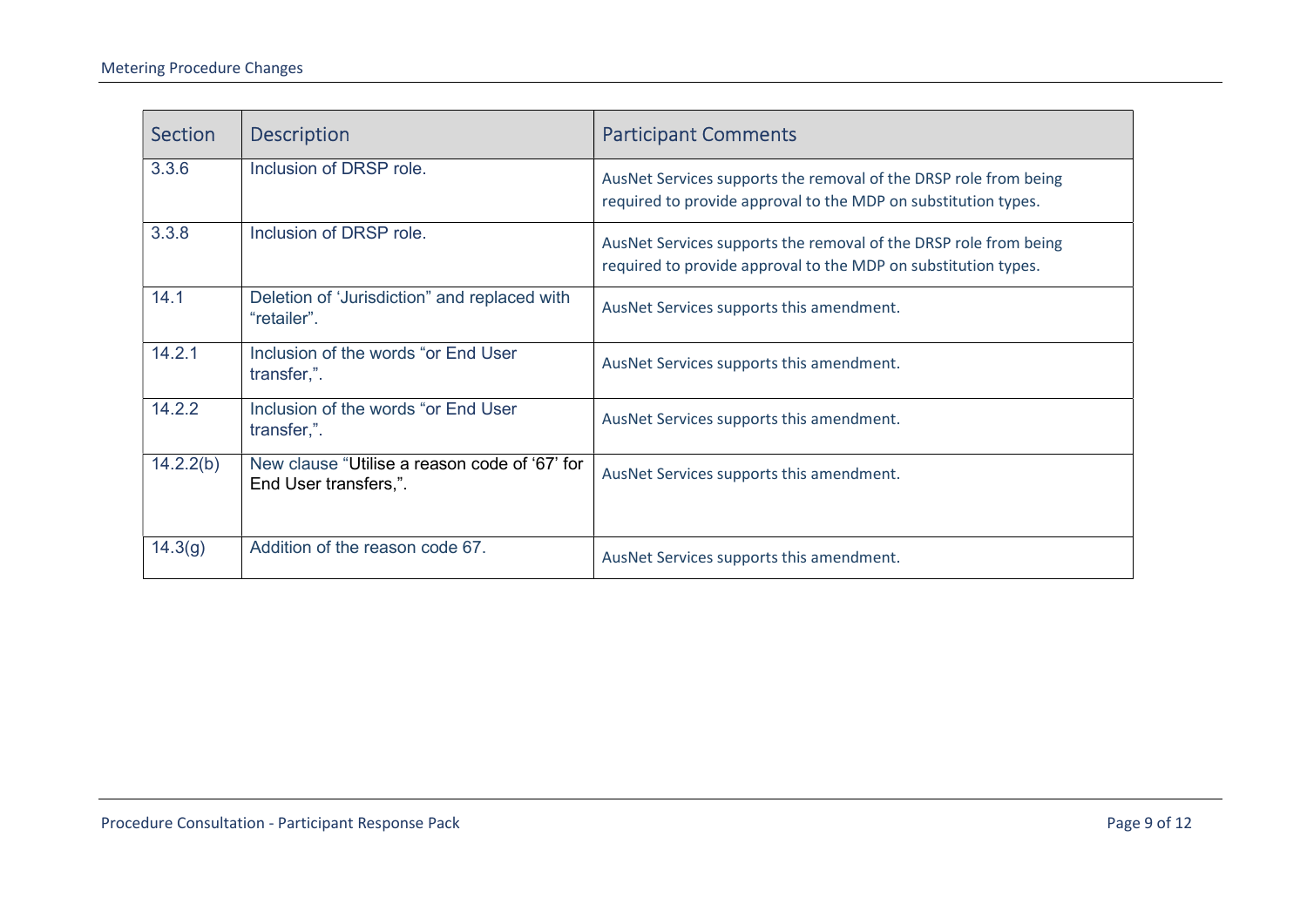## 4. Glossary and Framework

| Section  | <b>Description</b>                   | <b>Participant Comments</b>              |
|----------|--------------------------------------|------------------------------------------|
| Glossary | Addition of the description of DRSP. | AusNet Services supports this amendment. |

#### 5. B2B Guide

| Section  | <b>Description</b>                                                            | <b>Participant Comments</b>              |
|----------|-------------------------------------------------------------------------------|------------------------------------------|
| 5.1      | Inclusion of the DRSP role in the B2B<br>transactions and Participants table. | AusNet Services supports this amendment. |
| Table 1  | Inclusion of DRSP role as an initiator for<br><b>PMD Meter Data Process.</b>  | AusNet Services supports this amendment. |
| Table 1  | Inclusion of DRSP role as an initiator for<br><b>VMD Meter Data Process.</b>  | AusNet Services supports this amendment. |
| Table 1  | Inclusion of DRSP role as a recipient of<br>Meter Data Notification.          | AusNet Services supports this amendment. |
| 6.6.1(a) | Inclusion of the DRSP role.                                                   | AusNet Services supports this amendment. |
| 6.6.2(a) | Inclusion of the DRSP role.                                                   | AusNet Services supports this amendment. |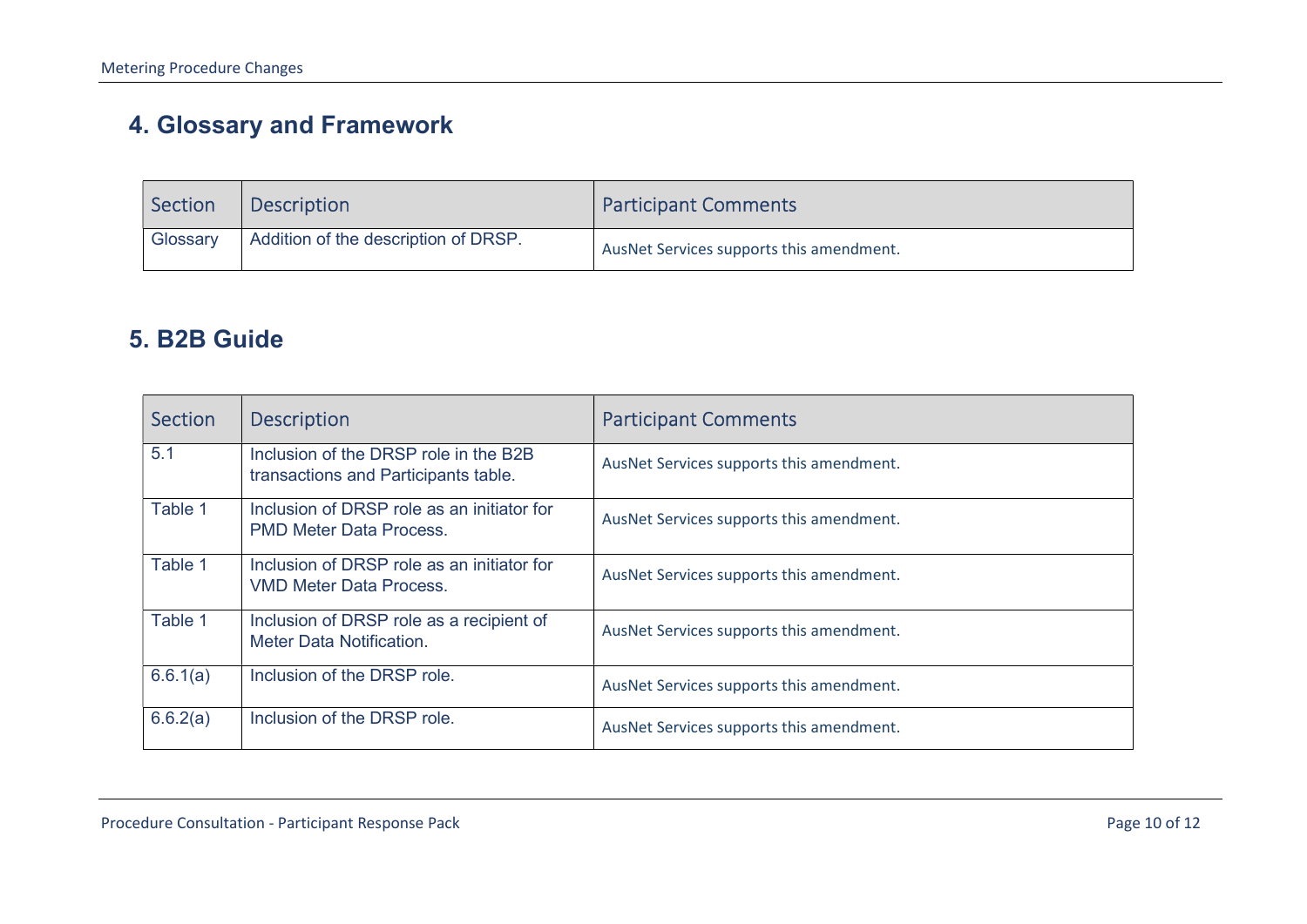## 6. B2B E-HUB ACCREDITATION AND REVOCATION PROCESS

| Section                | <b>Description</b>                                                     | <b>Participant Comments</b>              |
|------------------------|------------------------------------------------------------------------|------------------------------------------|
| 2.2.1                  | Inclusion of DRSP role as a registered<br>participant.                 | AusNet Services supports this amendment. |
| Appendix B,<br>table 1 | Inclusion of DRSP role as an initiator for<br>ProvideMeterDataRequest. | AusNet Services supports this amendment. |
| Appendix B,<br>table 1 | Inclusion of DRSP role as a recipient of<br>ProvideMeterDataResponse.  | AusNet Services supports this amendment. |
| Appendix B,<br>table 1 | Inclusion of DRSP role as an initiator for<br>VerifyMeterDataRequest.  | AusNet Services supports this amendment. |
| Appendix B,<br>table 1 | Inclusion of DRSP role as a recipient of<br>VerifyMeterDataResponse.   | AusNet Services supports this amendment. |
| Appendix B,<br>table 1 | Inclusion of DRSP role as a recipient of<br>MeterDataNotification.     | AusNet Services supports this amendment. |